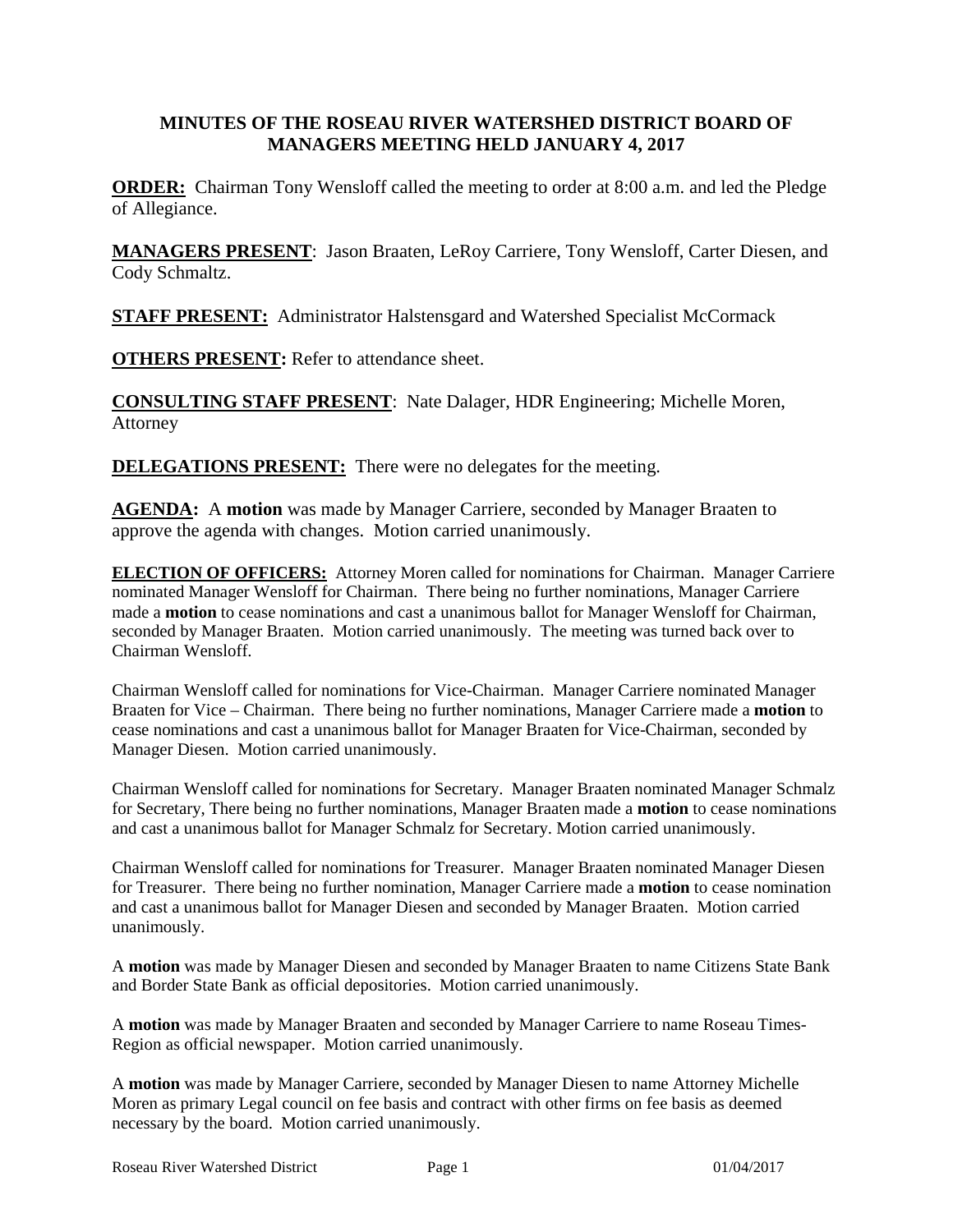The Board will continue to contract with engineering firms on an as needed basis.

A **motion** was made by Manager Carriere, seconded by Manager Schmalz to appoint Managers Wensloff and Diesen to the Beltrami Project Team. Motion carried unanimously.

A **motion** was made by Manager Carriere, seconded by Manager Diesen to appoint Managers Schmalz and Braaten to the RRWMA Project Team. Motion carried unanimously.

A **motion** was made by Manager Schmalz, seconded by Manager Diesen to appoint Managers Braaten and Carriere to the Roseau Lake Project Team. Motion carried unanimously.

A **motion** was made by Manager Diesen, seconded by Manager Schmalz to appoint Managers Carriere and Braaten to the Whitney Lake Project Team. Motion carried unanimously.

A **motion** was made by Manager Braaten and seconded by Manager Carriere to appoint Manager Diesen as the representative to the FSA office. Motion carried unanimously.

A **motion** was made by Manager Diesen, seconded by Manager Braaten to appoint Manager Carriere and Manager Schmalz as delegates on the Roseau River International Watershed Board. Motion carried unanimously.

A **motion** to appoint Manager Carriere as the delegate to the RRWMB and Manager Braaten as the alternate was made by Manager Schmalz, seconded by Manager Diesen. Motion carried unanimously.

A **motion** was made by Manager Braaten, seconded by Manager Diesen to appoint Managers Wensloff and Carriere to the Personnel Committee. Motion carried unanimously.

A **motion** was made by Manager Carriere, seconded by Manager Diesen to appoint Managers Wensloff and Braaten to the Land Use Committee. Motion carried unanimously.

A **motion** was made by Manager Carriere, seconded by Manager Braaten to hold the February and March meetings at 1 p.m. Motion carried unanimously.

A **motion** was made by Manager Carriere, seconded by Manager Braaten to schedule the July meeting for the 12th. Motion carried unanimously.

The Citizens Advisory Committee was scheduled for February 15. Topics for the meeting were discussed.

The Board requested a joint meeting with Two Rivers Watershed District. There was discussion on meeting with the SWCD board.

**MINUTES:** A **motion** was made by Manager Braaten and seconded by Manager Carriere to approve the December 6, 2016 regular meeting minutes with changes. Motion carried unanimously.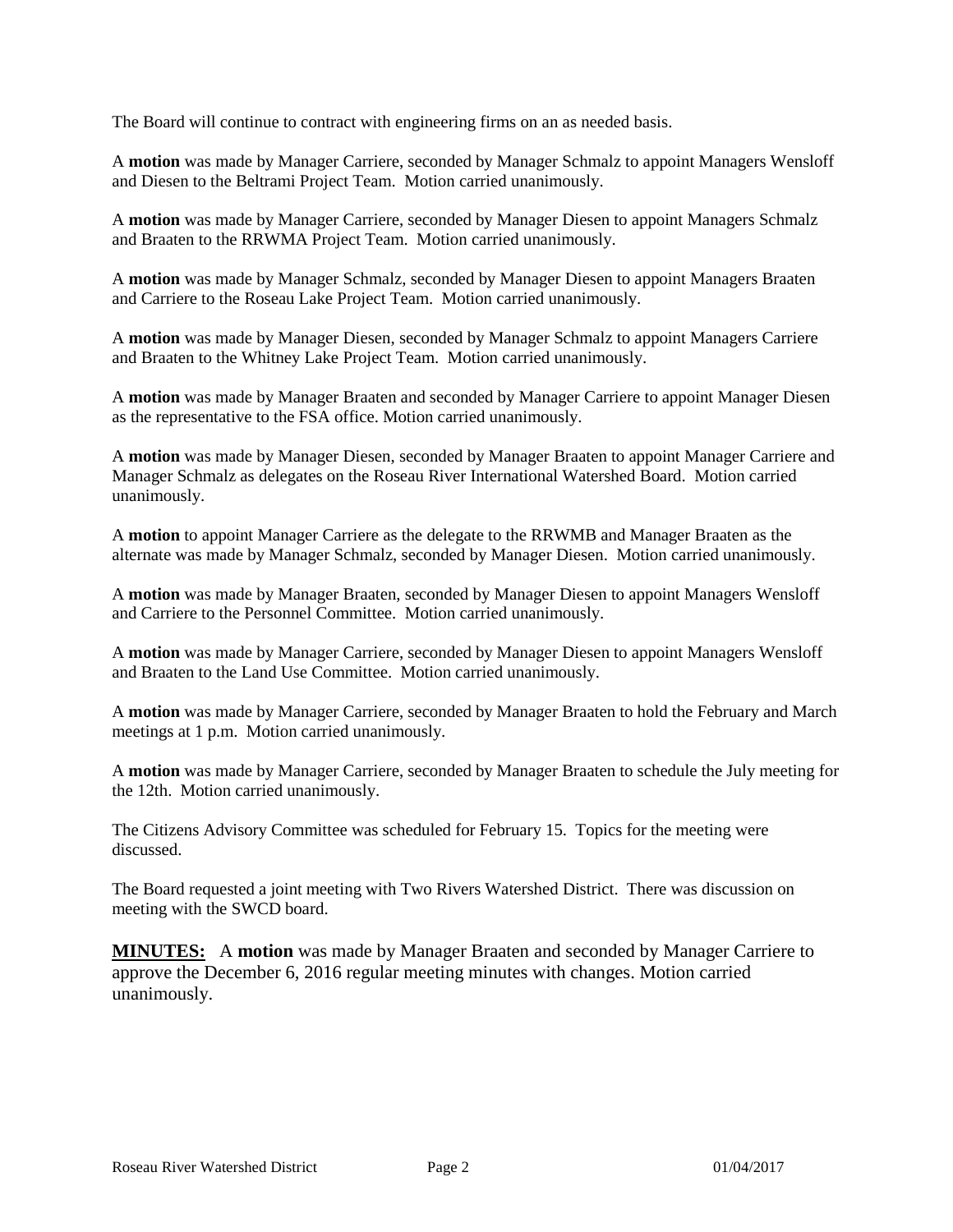# **RECEIPTS:**

| <b>Receipts -- Memo</b>                                    | <b>Balance</b>   |
|------------------------------------------------------------|------------------|
| Interest -- Checking account                               | \$<br>45.34      |
| Red River Watershed Management Board -- RRWMA cost share   | \$<br>109,423.37 |
| Red River Watershed Management Board -- website cost share | \$<br>429.00     |
| Roseau County -- share of taxes                            | \$<br>106,741.72 |
| State of Minnesota -- RRWMA reimbursement                  | \$<br>302,535.26 |
| Marshall County -- share of taxes                          | \$<br>1,616.82   |
| Marshall County -- share of taxes                          | \$<br>281.08     |
| Beltrami County -- Share of taxes                          | \$<br>167.55     |
| Lake of the Woods County -- Share of taxes                 | \$<br>290.09     |
| Kittson County -- share of taxes                           | \$<br>2,695.74   |
| Roseau County -- share of taxes                            | \$<br>87,847.03  |
| US Treasury -- refund of over payment                      | \$<br>2.93       |
| Total                                                      | 612,075.93       |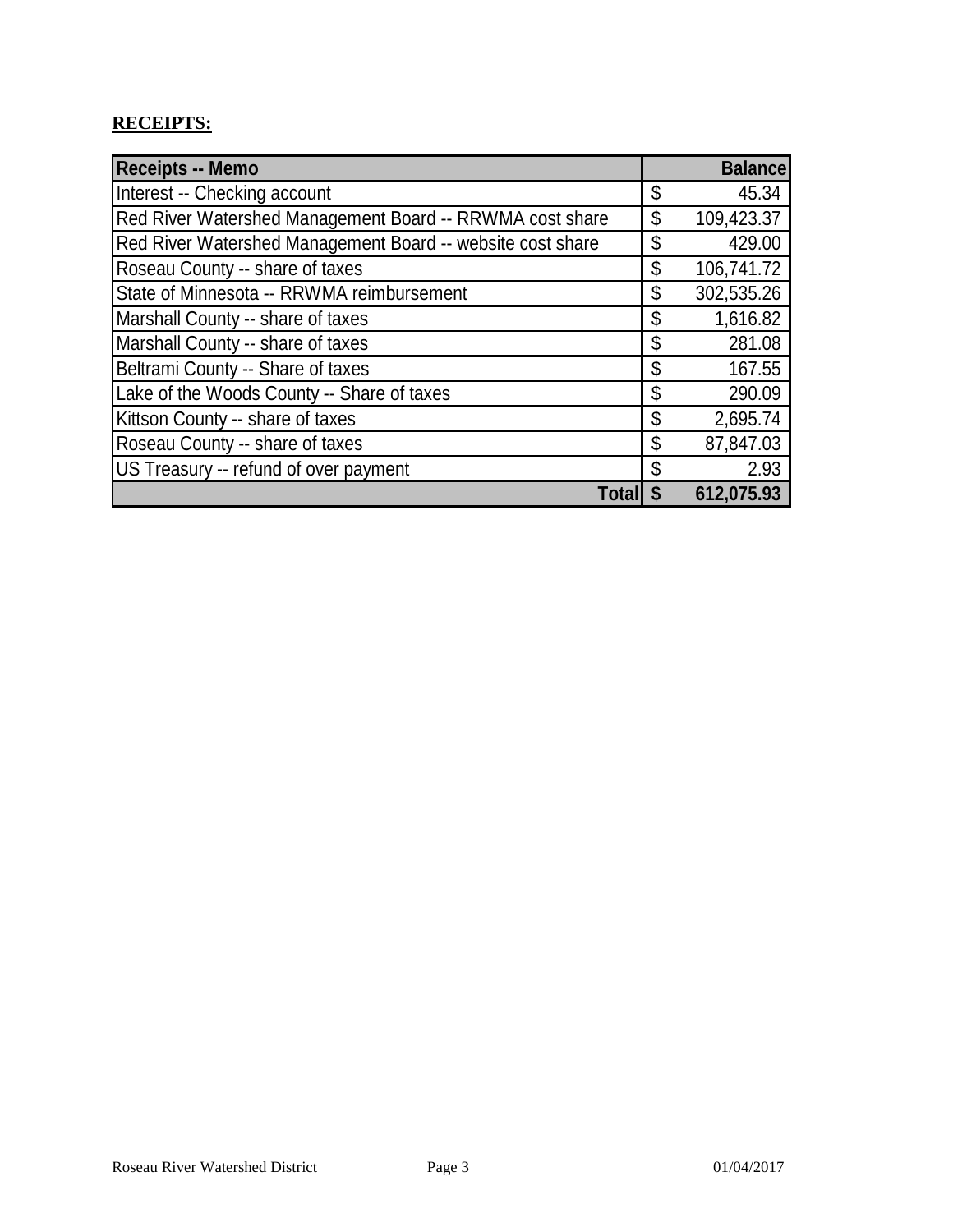| <b>Bills</b>                                                                           | <b>Amount</b>             |            |
|----------------------------------------------------------------------------------------|---------------------------|------------|
| Tracy Halstensgard -- Salary & insurance                                               | \$                        | 4,360.58   |
| Torin McCormack -- Salary & insurance                                                  | $\overline{\mathcal{S}}$  | 4,640.58   |
| LeRoy Carriere -- per diem & expenses                                                  | $\overline{\$}$           | 138.52     |
| Carter Diesen -- per diem & expenses                                                   | $\overline{\$}$           | 86.38      |
| Jason Braaten -- per diem & expenses                                                   | $\overline{\$}$           | 243.10     |
| Tony Wensloff -- per diem & expenses                                                   | $\overline{\$}$           | 78.36      |
| PERA -- employer / employee contribution                                               | $\overline{\$}$           | 1,520.32   |
| Internal Revenue Service -- withholding                                                | $\overline{\$}$           | 3,676.38   |
| MN State withholding -- Payroll tax withheld                                           | $\overline{\$}$           | 658.00     |
| Sjobergs TV -- internet access                                                         | $\overline{\mathfrak{s}}$ | 50.04      |
| Marco -- copier maintenance                                                            | $\overline{\$}$           | 59.37      |
| Minnesota Energy -- natural gas bill                                                   | $\overline{\$}$           | 175.55     |
| CenturyLink -- phone service                                                           | $\overline{\$}$           | 121.45     |
| City of Roseau -- utilities                                                            | $\overline{\$}$           | 270.87     |
| HDR engineering -- invoices for 10/30/16 - 11/26/16                                    | $\overline{\$}$           | 49,426.28  |
| WMA-\$10,464.26; RL - \$6,130.00; Duxby - \$2,000; WL \$10,791.09; WRAPS - \$20,040.93 |                           |            |
| Claire Kjersten -- Duxby mowing                                                        | $\overline{\mathcal{S}}$  | 600.00     |
| Cardmember Services -- MAWD conference expenses                                        | $\overline{\$}$           | 1,648.03   |
| Roseau Times Region -- notices & subscription                                          | $\overline{\mathfrak{s}}$ | 16.95      |
| Moren Law Office -- legal fees                                                         | $\overline{\$}$           | 975.00     |
| Houston Engineering -- Beltrami Project                                                | $\overline{\$}$           | 17,666.25  |
| Multi Office Products, Inc -- supplies                                                 | $\overline{\$}$           | 299.49     |
| Tony Brateng -- CD 8 drop structure (CWF grant)                                        | $\overline{\$}$           | 3,222.50   |
| RJ Zavoral & Sons, Inc -- Pay estimate #8                                              | $\overline{\$}$           | 200,514.65 |
| Northland Trading Post -- job opening advertisement                                    | $\overline{\$}$           | 103.56     |
| NorthPine Services -- snow removal & Duxby brushing                                    | $\overline{\$}$           | 6,169.31   |
| Roseau Ace Hardware -- supplies                                                        | $\overline{\$}$           | 23.05      |
| Northern Resources Cooperative -- gas                                                  | $\overline{\$}$           | 39.15      |
| RRWMB -- stream gage cost share                                                        | $\overline{\$}$           | 10,823.00  |
| RRWMB -- share of taxes                                                                | $\overline{\$}$           | 29,724.89  |
| dot.com connection -- webpage maintenance                                              | $\overline{\mathcal{S}}$  | 90.00      |
| Total \$                                                                               |                           | 337,421.61 |

**BILLS:** A motion was made by Manager Carriere to pay the normal monthly bills excluding Pay Estimate 8 for R J Zavoral & Sons which will be discussed later during the meeting, seconded by Manager Braaten. Motion carried unanimous.

**DELEGATIONS:** There were no delegates for this meeting.

**PERMITS:** Specialist McCormack discussed permit application #16-42 (Bruce Sandberg). A **motion** was made by Manager Diesen, seconded by Manager Carriere to approve the permit as requested. Motion carried unanimously.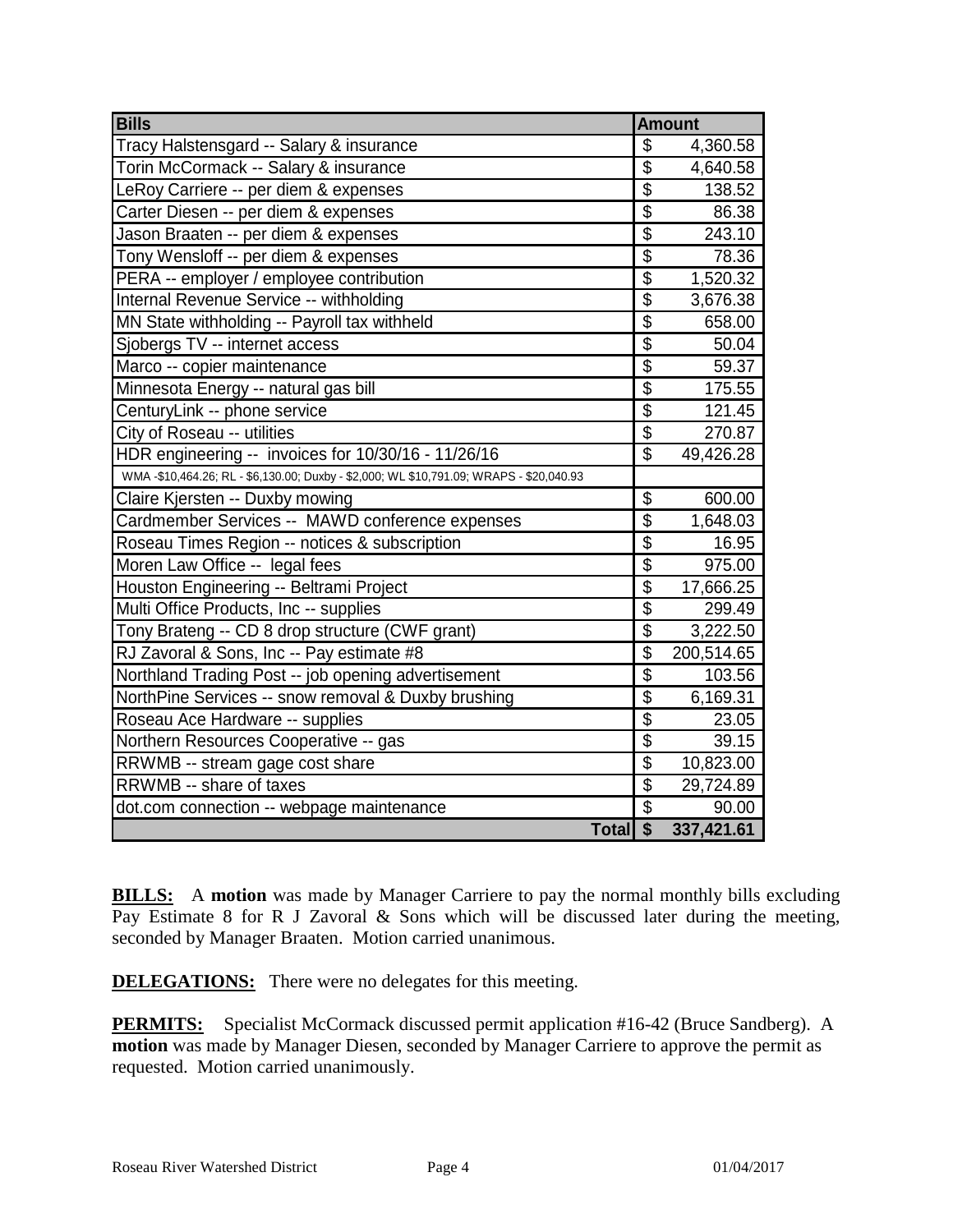Specialist McCormack discussed permit applications #16-43 through #16-47 (Roseau County). A **motion** was made by Manager Braaten, seconded by Manager Schmalz to approve the permits as requested. Motion carried unanimously.

## **PROJECTS:**

 $\overline{RRW}MA$  – winter construction will begin January 9<sup>th</sup> depending on the weather. The board discussed Pay Estimate #8 and the two change orders. A **motion** was made by Manager Diesen, seconded by Manager Braaten to approve Pay Estimate #8 with the reduction of 50% of change order#2. Motion carried unanimously. Administrator Halstensgard referred to an email from Randy Prachar stating that due to water levels, pool drawdown will continue through the winter.

Roseau Lake – Specialist McCormack spoke about the EAW draft and stated he has been working with Randy Prachar on wetland mitigation. Administrator Halstensgard gave an update on the draft Concurrence Point 2. The RRWMB Step II submittal will be presented to the RRWMB board at the February meeting. The board was updated on the previous Project Team meeting.

Whitney Lake – final pre-project landowner meeting is scheduled for January  $25<sup>th</sup>$  at 10:00 a.m. A formal Project Team will be established at the February meeting.

Beltrami – the rescheduled November meeting will take place on January  $24<sup>th</sup>$  at 10:00 a.m.

## **RRWMB**:

- Lobbyist position
- Coordinator position
- NRCS RCPP representative -- Dave Jones has been appointed to replace Keith Weston, who retired January  $4<sup>th</sup>$ .

## **ADMINISTRATIVE REPORT:**

- Budget Jon Schauer will be here Jan. 11 to complete year-end work.
- Contract with Houston Engineering to provide a written report on the PTMApp. A **motion** was made by Manager Braaten, seconded by Manager Carriere to approve the contract with Houston Engineering for the Roseau Lake Water Quality Improvement Report contingent upon agreement with the legal language. Motion carried unanimously.
- Request to attend the Environmental Quality Board Congress in St. Paul. A **motion** was made by manager Diesen, seconded by Manager Braaten to authorize Administrator Halstensgard to attend the EQB Congress. Motion carried unanimously.
- Job posting for District Assistant
- Office space
- Administrator Halstensgard will obtain quotes for a new computer

# **WATERSHED SPECIALIST REPORT:**

- Vandalism
- Permanent structures on Watershed land A **motion** was made by Manager Braaten, seconded by Manager Diesen to send a letter of explanation to owners explaining that after March  $1<sup>st</sup>$  the District will remove the stands at the expense of the owner
- Duxby work